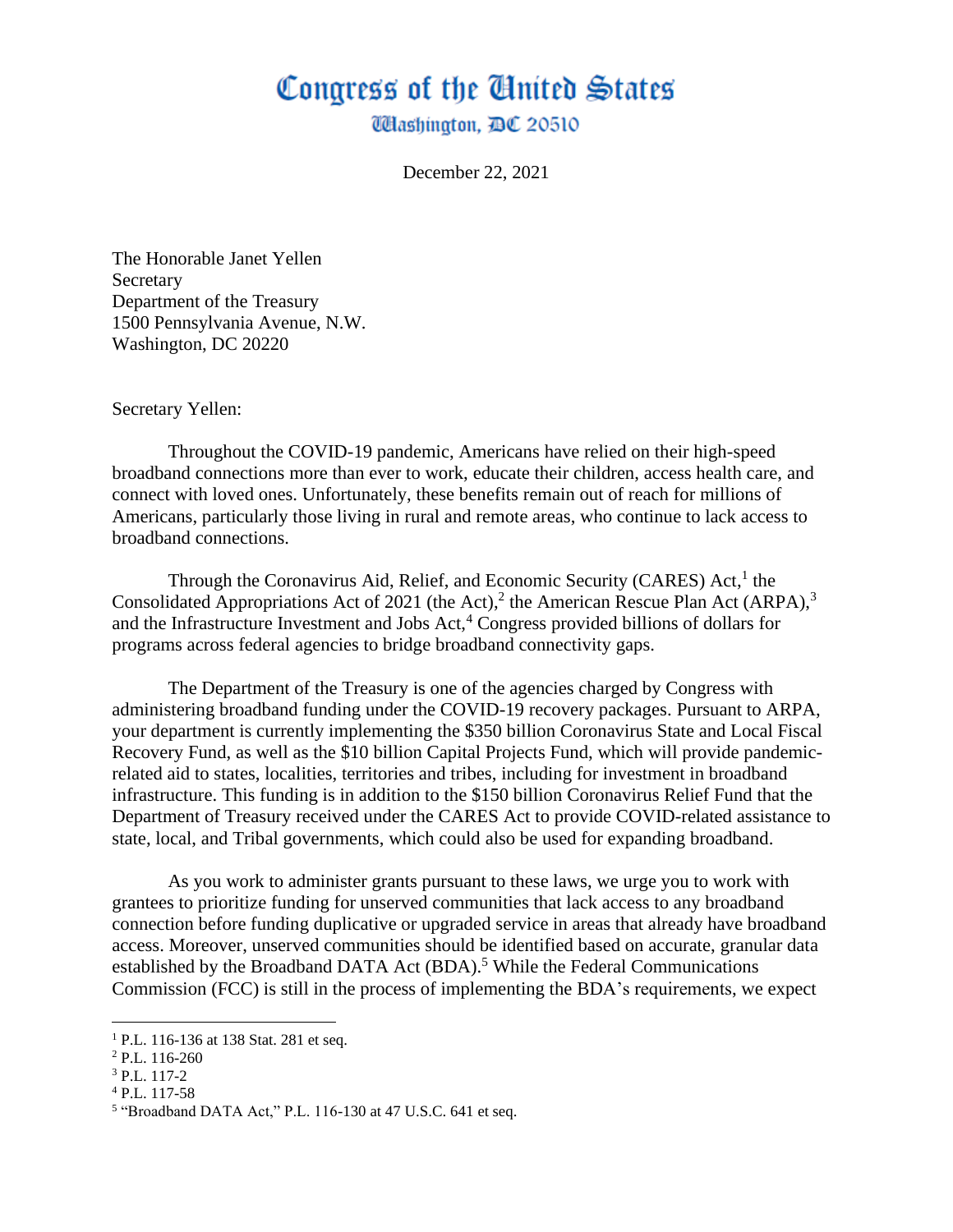## Letter to The Honorable Janet Yellen Page 2

federal agencies, including Treasury, to rely on the FCC's forthcoming coverage maps to determine whether prospective projects are eligible for funding.

We also believe that a technology-neutral approach is crucial to ensuring that unserved communities gain broadband access as expeditiously and cost-effectively as possible. Attempts to favor a particular technology or type of provider would undermine broadband innovation and investment, while leaving unserved and rural communities behind.

To gain a better understanding of your efforts to administer these funds, we request your response to the following questions no later than January 14, 2022:

- 1. What steps are you taking to coordinate Treasury's broadband funding investments with those led by other federal agencies, including the FCC, the Department of Commerce, the Department of Agriculture, and the Department of Education?
- 2. How will you ensure that Treasury funding is not invested in broadband projects that will compete with or undermine broadband projects funded by other agencies?
- 3. What steps are you taking to ensure that funding goes to unserved areas before networks in areas that already have service?
- 4. What steps are you taking to avoid subsidized overbuilding of privately-owned networks, which has been shown to discourage broadband investment and exacerbate the digital divide?
- 5. How are you working to ensure that different technologies and types of providers are leveraged, so that the most remote areas get served expeditiously and cost-effectively?
- 6. What steps are you taking to track and report to the National Telecommunications and Information Administration and the FCC the locations where Treasury is funding broadband projects through ARPA funds, pursuant to section 904(b)(3) of Division FF of the Consolidated Appropriations Act of 2021?<sup>6</sup>

In addition, we request that you provide a detailed accounting of any CARES Act and ARPA funds that you have awarded or allocated to support broadband connectivity. Specifically, we request the following information no later than January 14, 2022:

- 7. A list of all funding awards that have been awarded or allocated to support broadband connectivity and the amount of each award.
- 8. For each award allocated to fund broadband deployment or buildout:
	- a. The geographic area and/or location(s) that the project will cover and the level of service (bandwidth and latency, if available) that will be provided to the covered area and/or location(s);

<sup>6</sup> Pub. L No. 116-260, 134 Stat. 1182 (December 27, 2020).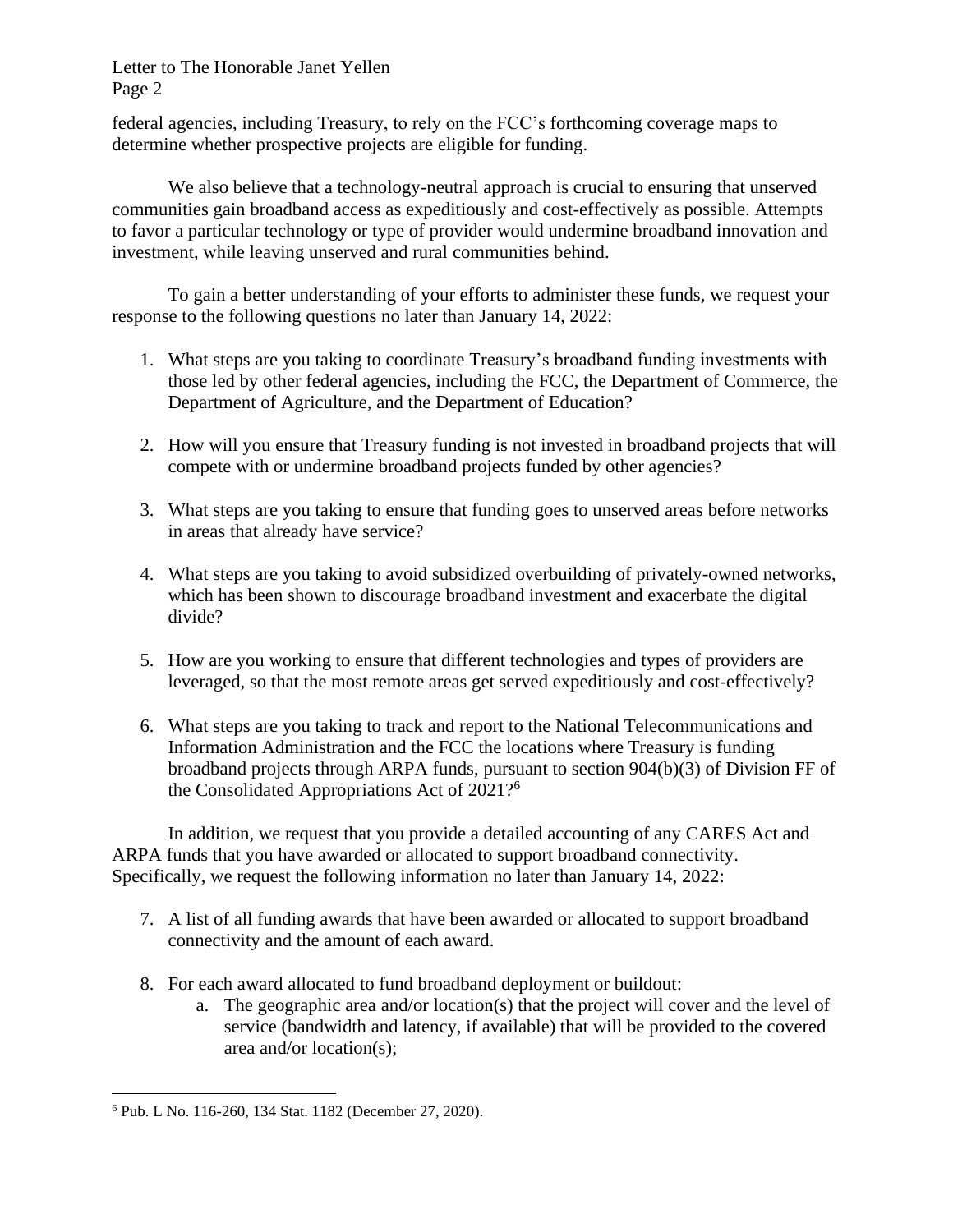## Letter to The Honorable Janet Yellen Page 3

- b. Whether an existing provider already offers broadband service in the covered geographic area and/or location(s); and
- c. Whether funds have been awarded through other federal programs (such as the FCC's Universal Service Fund, Emergency Connectivity Fund, or COVID-19 Telehealth Program; the USDA's ReConnect or Distance Learning and Telemedicine grant programs; the Department of Education's Education Stabilization Fund; and the Department of Commerce's Broadband Infrastructure Program or Tribal Broadband Connectivity Program) to provide broadband service to the covered geographic area and/or location(s) and the amount of such funds.

Thank you for your assistance, and we look forward to your timely responses. If you have any questions, please contact Kate O'Connor at (202) 225-3641 or Lamar Echols at (202) 225- 5074.

Sincerely,

Cathy McMorris Rodgers **U** James Comer Ranking Member **Ranking Member** Committee on Energy and Commerce Committee on Oversight and Reform

Kay Granger Ranking Member Committee on Appropriations

Cc: The Honorable Frank Pallone, Jr. Chairman, Committee on Energy and Commerce

> The Honorable Carolyn Maloney Chair, Committee on Oversight and Reform

The Honorable Rosa DeLauro Chair, Committee on Appropriations